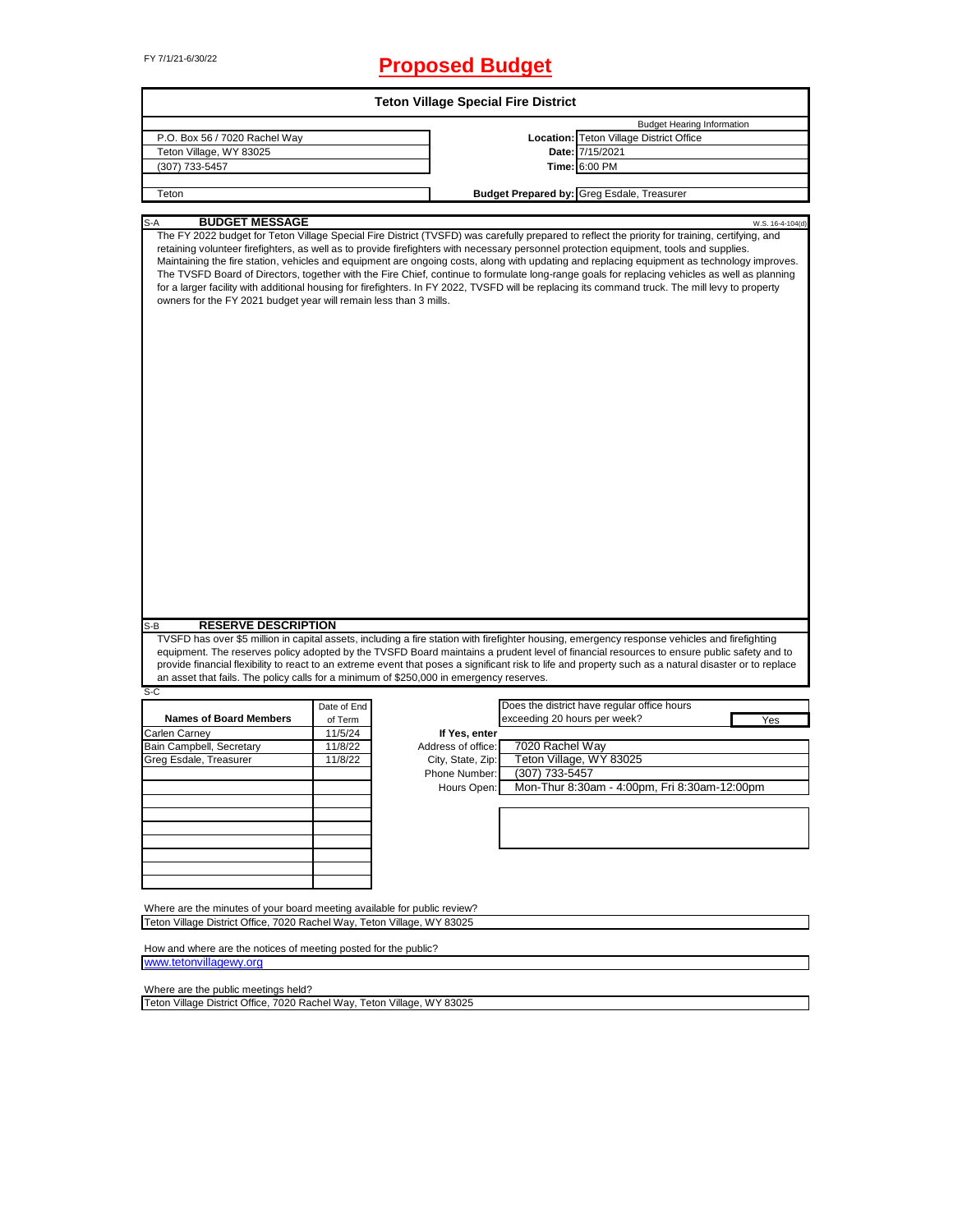## **PROPOSED BUDGET SUMMARY**

|       | <b>OVERVIEW</b>                                             | 2019-2020<br>Actual | 2020-2021<br>Estimated | 2021-2022<br>Proposed | Pending<br>Approval |
|-------|-------------------------------------------------------------|---------------------|------------------------|-----------------------|---------------------|
| $S-1$ | <b>Total Budgeted Expenditures</b>                          | \$1,072,788         | \$495.223              | \$763.344             |                     |
| $S-2$ | <b>Total Principal to Pay on Debt</b>                       | \$0                 | \$0                    |                       |                     |
| $S-3$ | <b>Total Change to Restricted Funds</b>                     | \$0                 | \$139,708              | \$37,820              |                     |
| $S-4$ | <b>Total General Fund and Forecasted Revenues Available</b> | \$1,328,008         | \$1,397,954            | \$1,490,514           |                     |
| $S-5$ | Amount requested from County Commissioners                  | \$643,887           | \$716,280              | \$814.390             |                     |
| $S-6$ | <b>Additional Funding Needed:</b>                           |                     |                        |                       |                     |

|        | <b>REVENUE SUMMARY</b>                       | 2019-2020<br>Actual | 2020-2021<br>Estimated | 2021-2022<br>Proposed                      | Pending<br>Approval                                                                                                                                                                                                              |
|--------|----------------------------------------------|---------------------|------------------------|--------------------------------------------|----------------------------------------------------------------------------------------------------------------------------------------------------------------------------------------------------------------------------------|
|        |                                              |                     |                        |                                            |                                                                                                                                                                                                                                  |
| $S-7$  | <b>Operating Revenues</b>                    | \$20,012            | \$19,860               | \$20,880                                   | <u>till allt sta</u>                                                                                                                                                                                                             |
| $S-8$  | Tax levy (From the County Treasurer)         | \$643,887           | \$716,280              | \$814,390                                  | <u> Maria Maria Indonesia (</u>                                                                                                                                                                                                  |
| $S-9$  | <b>Government Support</b>                    | \$0                 | \$0                    | \$0                                        | en de la familie de la familie de la familie de la familie de la familie de la familie de la familie de la fam<br>De la familie de la familie de la familie de la familie de la familie de la familie de la familie de la famili |
| $S-10$ | Grants                                       | \$0                 | \$0                    | \$0                                        | en de la familie de la familie de la familie de la familie de la familie de la familie de la familie de la fa<br>Constitution de la familie de la familie de la familie de la familie de la familie de la familie de la familie  |
| $S-11$ | Other County Support (Not from Co. Treas.)   | \$0                 | \$0                    | \$0                                        | en de la familie de la familie de la familie de la familie de la familie de la familie de la familie de la fam<br>Estat de la familie de la familie de la familie de la familie de la familie de la familie de la familie de la  |
| $S-12$ | <b>Miscellaneous</b>                         | \$26,193            | \$23,897               | \$6,000                                    | <u>i ka</u>                                                                                                                                                                                                                      |
| $S-13$ | <b>Other Forecasted Revenue</b>              | \$0                 | \$0                    | \$0                                        | ni kata                                                                                                                                                                                                                          |
| $S-14$ | <b>Total Revenue</b>                         | \$690,092           | \$760,037              | \$841,270                                  | <u> Historia (</u>                                                                                                                                                                                                               |
|        | FY 7/1/21-6/30/22                            |                     |                        | <b>Teton Village Special Fire District</b> |                                                                                                                                                                                                                                  |
|        | <b>EXPENDITURE SUMMARY</b>                   | 2019-2020           | 2020-2021              | 2021-2022                                  | Pending                                                                                                                                                                                                                          |
|        |                                              | Actual              | Estimated              | Proposed                                   | Approval                                                                                                                                                                                                                         |
| $S-15$ | <b>Capital Outlay</b>                        | \$488,631           | \$8,230                | \$0                                        | en de la familie de la familie de la familie de la familie de la familie de la familie de la familie de la fam<br>De la familie de la familie de la familie de la familie de la familie de la familie de la familie de la famili |
| $S-16$ | <b>Interest and Fees On Debt</b>             | \$0                 | \$0                    | \$0                                        | en de la familie de la familie de la familie de la familie de la familie de la familie de la familie de la fam<br>Constituit de la familie de la familie de la familie de la familie de la familie de la familie de la familie d |
| $S-17$ | <b>Administration</b>                        | \$55,668            | \$57,051               | \$69,700                                   | <u>mana ya k</u>                                                                                                                                                                                                                 |
| $S-18$ | <b>Operations</b>                            | \$438,547           | \$333,748              | \$506,250                                  | <u> Historiano e</u>                                                                                                                                                                                                             |
| $S-19$ | <b>Indirect Costs</b>                        | \$45,048            | \$51,300               | \$57,500                                   | <u> Hillingssök</u>                                                                                                                                                                                                              |
| S-20R  | <b>Expenditures paid by Reserves</b>         | \$44,894            | \$44,894               | \$129,894                                  | <u> Charles Charles</u>                                                                                                                                                                                                          |
| $S-20$ | <b>Total Expenditures</b>                    | \$1,072,788         | \$495,223              | \$763,344                                  | <u>Maria Maria</u>                                                                                                                                                                                                               |
|        |                                              |                     |                        |                                            |                                                                                                                                                                                                                                  |
|        | <b>DEBT SUMMARY</b>                          | 2019-2020<br>Actual | 2020-2021<br>Estimated | 2021-2022<br>Proposed                      | Pending<br>Approval                                                                                                                                                                                                              |
|        |                                              |                     |                        |                                            |                                                                                                                                                                                                                                  |
| $S-21$ | <b>Principal Paid on Debt</b>                | \$0                 | \$0                    | \$0                                        | en de la familie de la familie de la familie de la familie de la familie de la familie de la familie de la fam<br>De la familie de la familie de la familie de la familie de la familie de la familie de la familie de la famili |
|        |                                              |                     |                        |                                            |                                                                                                                                                                                                                                  |
|        | <b>CASH AND INVESTMENTS</b>                  | 2019-2020           | 2020-2021              | 2021-2022                                  | Pending                                                                                                                                                                                                                          |
|        |                                              | Actual              | Estimated              | Proposed                                   | Approval                                                                                                                                                                                                                         |
| $S-22$ | <b>TOTAL GENERAL FUNDS</b>                   | \$637,917           | \$637,917              | \$649,244                                  | <u>ilikuwa mpikamba matu alifukuwa mpikamba matu alifukuwa mpikamba matu alifukuwa mpikamba matu alifukuwa mpika</u>                                                                                                             |
|        |                                              |                     |                        |                                            |                                                                                                                                                                                                                                  |
|        | <b>Summary of Reserve Funds</b>              |                     |                        |                                            |                                                                                                                                                                                                                                  |
| $S-23$ | <b>Beginning Balance in Reserve Accounts</b> |                     |                        |                                            |                                                                                                                                                                                                                                  |
| $S-24$ | a. Sinking and Debt Service Funds            | \$33,199            | \$33,199               | \$33,199                                   | <u> Hillian Sta</u>                                                                                                                                                                                                              |
| $S-25$ | b. Reserves                                  | \$522,762           | \$522,762              | \$662,470                                  | <b>Sidan Tarihi</b>                                                                                                                                                                                                              |
| $S-26$ | c. Bond Funds                                | \$0                 | \$0                    | \$0                                        | ,,,                                                                                                                                                                                                                              |
|        | Total Reserves (a+b+c)                       | \$555,961           | \$555,961              | \$695,669                                  | <u> Karl Mari</u>                                                                                                                                                                                                                |
| $S-27$ | Amount to be added                           |                     |                        |                                            |                                                                                                                                                                                                                                  |
| $S-28$ | a. Sinking and Debt Service Funds            | \$44,894            | \$44,894               | \$44,894                                   | <u>Timor de la</u>                                                                                                                                                                                                               |
| $S-29$ | b. Reserves                                  | \$0                 | \$139.708              | \$122.820                                  | <u>ilikuutuksidellä</u>                                                                                                                                                                                                          |
| $S-30$ | c. Bond Funds                                | \$0                 | \$0                    | \$0                                        | 1999                                                                                                                                                                                                                             |
|        | Total to be added (a+b+c)                    | \$44,894            | \$184,602              | \$167,714                                  | <u>sin till han</u>                                                                                                                                                                                                              |
|        |                                              |                     |                        |                                            | <b>Harristo</b>                                                                                                                                                                                                                  |
| $S-31$ | <b>Subtotal</b>                              | \$600,855           | \$740,563              | \$863,383                                  |                                                                                                                                                                                                                                  |

**S-32 Less Total to be spent be the contract to the contract of the contract of the state of the state of the state of the state of the state of the state of the state of the state of the state of the state of the stat** 

**S-33 TOTAL RESERVES AT END OF FISCAL YEAR \$555,961** \$695,669 \$733,489 \$733,489

Date adopted by Special District

*End of Summary*

*Budget Officer / District Official (if not same as "Submitted by")*

Teton Village, WY 83025 **DISTRICT ADDRESS:** P.O. Box 56 / 7020 Rachel Way **PREPARED BY:** Greg Esdale, Treasurer

**DISTRICT PHONE:** (307) 733-5457

1/23/19 *Form approved by Wyoming Department of Audit, Public Funds Division Prepared in compliance with the Uniform Municipal Fiscal Procedures Act (W.S. 16-4-101 through 124) as it applies.*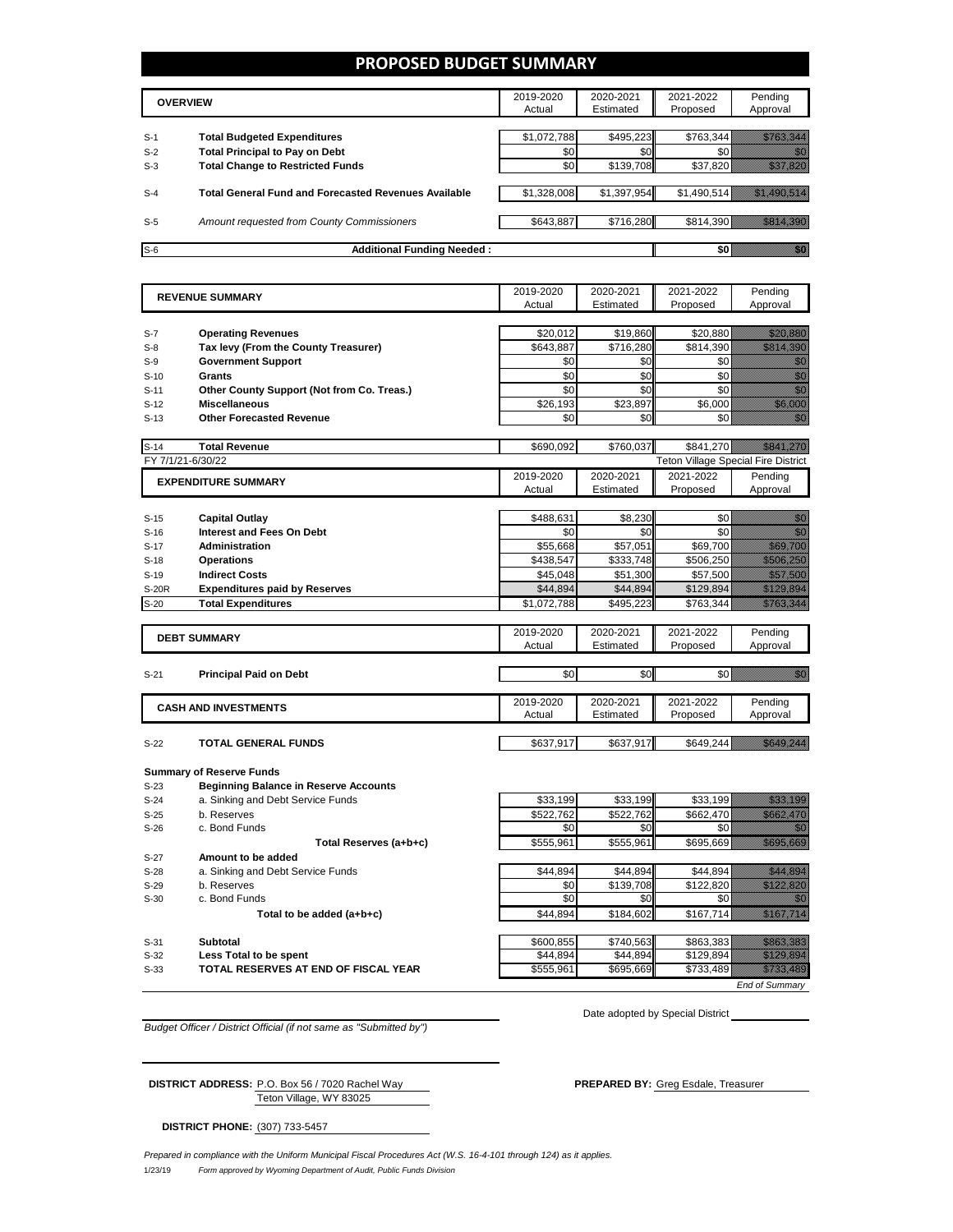|                    | Teton Village Special Fire District                |                  |           |           | <b>FYE</b> | 6/30/2022                                                                                                                                                                                                                        |
|--------------------|----------------------------------------------------|------------------|-----------|-----------|------------|----------------------------------------------------------------------------------------------------------------------------------------------------------------------------------------------------------------------------------|
|                    | <b>NAME OF DISTRICT/BOARD</b>                      |                  |           |           |            |                                                                                                                                                                                                                                  |
|                    |                                                    |                  |           |           |            |                                                                                                                                                                                                                                  |
|                    | PROPERTY TAXES AND ASSESSMENTS                     |                  |           |           |            |                                                                                                                                                                                                                                  |
|                    |                                                    |                  |           |           |            |                                                                                                                                                                                                                                  |
|                    |                                                    | <b>DOA Chart</b> | 2019-2020 | 2020-2021 | 2021-2022  | Pending                                                                                                                                                                                                                          |
|                    |                                                    | of Accounts      | Actual    | Estimated | Proposed   | Approval                                                                                                                                                                                                                         |
| R-1                | <b>Property Taxes and Assessments Received</b>     |                  |           |           |            |                                                                                                                                                                                                                                  |
| $R-1.1$            | Tax Levy (From the County Treasurer)               | 4001             | \$643,887 | \$716,280 | \$814,390  | an dhe ann an t-òrdachd ann an 1970.<br>Bhailtean an t-òrdachd an t-òrdachd an 1970, an t-òrdachd an 1971.                                                                                                                       |
|                    | R-1.2 Other County Support (see note on the right) | 4005             |           |           |            |                                                                                                                                                                                                                                  |
|                    |                                                    |                  |           |           |            |                                                                                                                                                                                                                                  |
|                    | <b>FORECASTED REVENUE</b>                          |                  |           |           |            |                                                                                                                                                                                                                                  |
|                    |                                                    |                  |           |           |            |                                                                                                                                                                                                                                  |
|                    |                                                    | <b>DOA Chart</b> | 2019-2020 | 2020-2021 | 2021-2022  | Pending                                                                                                                                                                                                                          |
|                    |                                                    | of Accounts      | Actual    | Estimated | Proposed   | Approval                                                                                                                                                                                                                         |
| $R-2$              | <b>Revenues from Other Governments</b>             |                  |           |           |            |                                                                                                                                                                                                                                  |
| $R - 2.1$          | State Aid                                          | 4211             |           |           |            |                                                                                                                                                                                                                                  |
|                    | R-2.2 Additional County Aid (non-treasurer)        | 4237             |           |           |            |                                                                                                                                                                                                                                  |
| $R - 2.3$          | City (or Town) Aid                                 | 4237             |           |           |            |                                                                                                                                                                                                                                  |
| R-2.4              | Other (Specify)                                    | 4237             |           |           |            |                                                                                                                                                                                                                                  |
| $R-2.5$            | <b>Total Government Support</b>                    |                  | \$0       | \$0       | \$0        | 1999                                                                                                                                                                                                                             |
| $R-3$              | <b>Operating Revenues</b>                          |                  |           |           |            |                                                                                                                                                                                                                                  |
|                    | R-3.1 Customer Charges                             | 4300             | \$20,012  | \$19,860  | \$20,880   | <u> Hardina Sa</u>                                                                                                                                                                                                               |
|                    | R-3.2 Sales of Goods or Services                   | 4300             |           |           |            |                                                                                                                                                                                                                                  |
|                    | R-3.3 Other Assessments                            | 4503             |           |           |            |                                                                                                                                                                                                                                  |
| $R - 3.4$          | <b>Total Operating Revenues</b>                    |                  | \$20,012  | \$19,860  | \$20,880   | <u> Hillian Sco</u> l                                                                                                                                                                                                            |
| $R-4$<br>$R - 4.1$ | Grants<br><b>Direct Federal Grants</b>             | 4201             |           |           |            |                                                                                                                                                                                                                                  |
|                    | R-4.2 Federal Grants thru State Agencies           | 4201             |           |           |            |                                                                                                                                                                                                                                  |
| R-4.3              | <b>Grants from State Agencies</b>                  | 4211             |           |           |            |                                                                                                                                                                                                                                  |
| $R - 4.4$          | <b>Total Grants</b>                                |                  | \$0       | \$0       | \$0        | en de la familie de la familie de la familie de la familie de la familie de la familie de la familie de la fam<br>Constituit de la familie de la familie de la familie de la familie de la familie de la familie de la familie d |
| $R-5$              | <b>Miscellaneous Revenue</b>                       |                  |           |           |            |                                                                                                                                                                                                                                  |
| $R-5.1$            | Interest                                           | 4501             | \$15,676  | \$8,230   | \$1,000    | <u>e de la construcción de la construcción de la construcción de la construcción de la construcción de la constru</u>                                                                                                            |
| R-5.2              | Other: Specify<br>Rents, Reimbursements            | 4500             | \$10,464  | \$14,596  | \$5,000    | <u>ti ali parti di seriali di seriali di seriali di seriali di seriali di seriali di seriali di seriali di seria</u>                                                                                                             |
|                    | R-5.3 Other: See Additional                        |                  | \$53      | \$1,071   |            |                                                                                                                                                                                                                                  |
| R-5.4              | <b>Total Miscellaneous</b>                         |                  | \$26,193  | \$23,897  | \$6,000    | <u>ti ka</u>                                                                                                                                                                                                                     |
| $R-5.5$            | <b>Total Forecasted Revenue</b>                    |                  | \$46,205  | \$43,757  | \$26,880   | e de la composición de la composición de la composición de la composición de la composición de la composición<br>A la composición de la composición de la composición de la composición de la composición de la composición de   |
| $R-6$              | <b>Other Forecasted Revenue</b>                    |                  |           |           |            |                                                                                                                                                                                                                                  |
| $R - 6.1$          | a. Other past due as estimated by Co. Treas.       | 4004             |           |           |            |                                                                                                                                                                                                                                  |
| R-6.2              | b. Other forecasted revenue (specify):             |                  |           |           |            |                                                                                                                                                                                                                                  |
| $R-6.3$            |                                                    | 4500             |           |           |            |                                                                                                                                                                                                                                  |
| $R-6.4$            |                                                    | 4500             |           |           |            |                                                                                                                                                                                                                                  |
| $R-6.5$            |                                                    |                  |           |           |            |                                                                                                                                                                                                                                  |
|                    | R-6.6 Total Other Forecasted Revenue (a+b)         |                  | \$0       | \$0       | \$0        | <u>man</u>                                                                                                                                                                                                                       |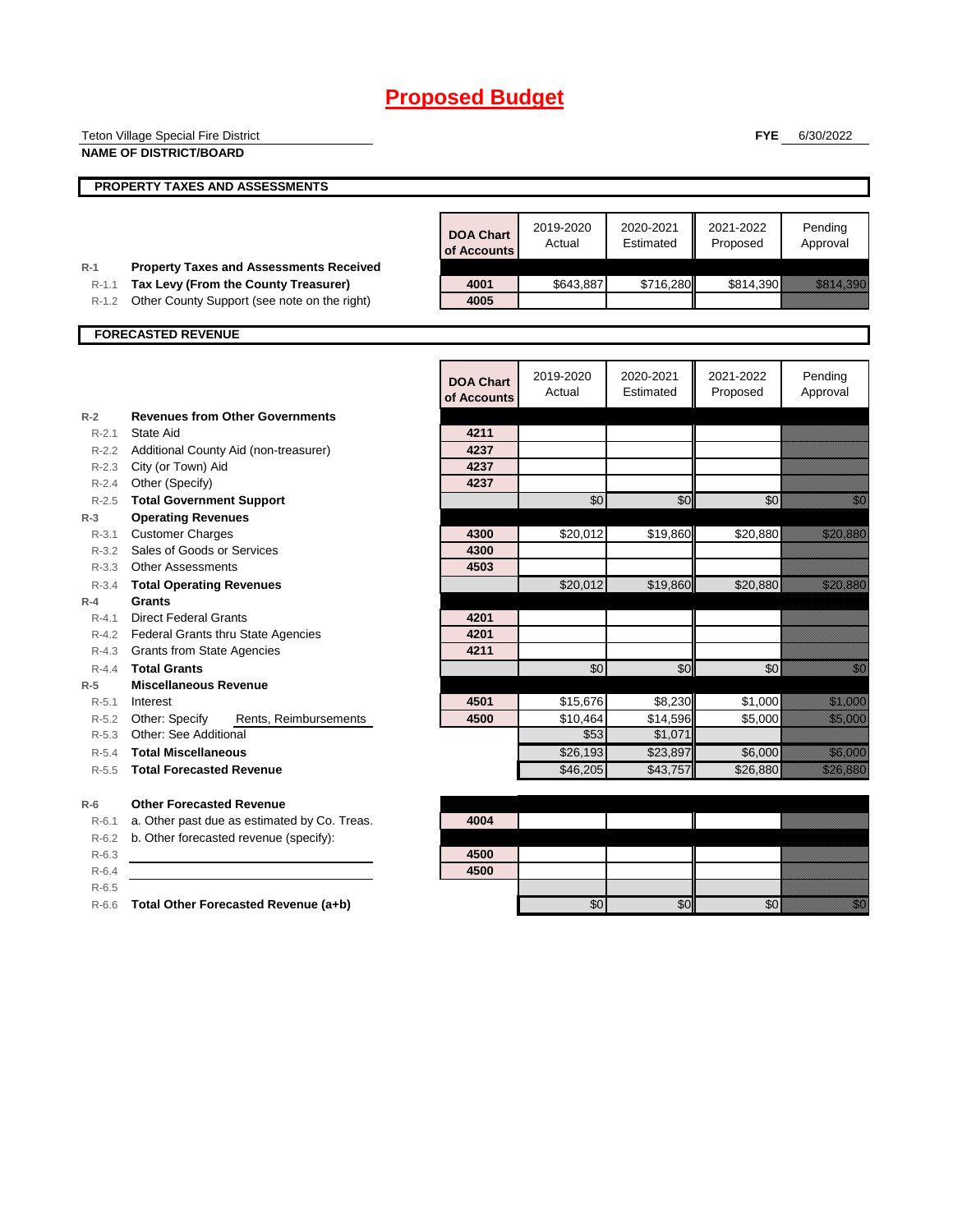#### Teton Village Special Fire District **NAME OF DISTRICT/BOARD**

## **CAPITAL OUTLAY BUDGET**

|           |                             | ui Auuu |
|-----------|-----------------------------|---------|
| $E-1$     | <b>Capital Outlay</b>       |         |
| $E - 1.1$ | <b>Real Property</b>        | 6201    |
| $E - 1.2$ | Vehicles                    | 6210    |
| $E - 1.3$ | Office Equipment            | 6211    |
| $E - 1.4$ | Other (Specify)             |         |
| $E-1.5$   |                             | 6200    |
| $E-1.6$   |                             | 6200    |
| $E - 1.7$ |                             |         |
| $E - 1.8$ | <b>TOTAL CAPITAL OUTLAY</b> |         |
|           |                             |         |

|           |                             | <b>DOA Chart</b><br>of Accounts | 2019-2020<br>Actual | 2020-2021<br>Estimated | 2021-2022<br>Proposed | Pending<br>Approval                                                                                                                                                                                                             |
|-----------|-----------------------------|---------------------------------|---------------------|------------------------|-----------------------|---------------------------------------------------------------------------------------------------------------------------------------------------------------------------------------------------------------------------------|
|           | <b>Capital Outlay</b>       |                                 |                     |                        |                       |                                                                                                                                                                                                                                 |
| $E-1.1$   | <b>Real Property</b>        | 6201                            |                     |                        |                       |                                                                                                                                                                                                                                 |
| $E - 1.2$ | Vehicles                    | 6210                            | \$488,631           | \$8,230                |                       |                                                                                                                                                                                                                                 |
| $E-1.3$   | Office Equipment            | 6211                            |                     |                        |                       |                                                                                                                                                                                                                                 |
| $E - 1.4$ | Other (Specify)             |                                 |                     |                        |                       |                                                                                                                                                                                                                                 |
| $E-1.5$   |                             | 6200                            |                     |                        |                       |                                                                                                                                                                                                                                 |
| $E-1.6$   |                             | 6200                            |                     |                        |                       |                                                                                                                                                                                                                                 |
| $E - 1.7$ |                             |                                 |                     |                        |                       |                                                                                                                                                                                                                                 |
| $E-1.8$   | <b>TOTAL CAPITAL OUTLAY</b> |                                 | \$488,631           | \$8,230                | \$0                   | en de la familie de la familie de la familie de la familie de la familie de la familie de la familie de la fam<br>Conceptuale de la familie de la familie de la familie de la familie de la familie de la familie de la familie |

## **ADMINISTRATION BUDGET**

|           |                                      |                                 | 2019-2020 | 2020-2021           | 2021-2022 | Pending                                                                                                                   |
|-----------|--------------------------------------|---------------------------------|-----------|---------------------|-----------|---------------------------------------------------------------------------------------------------------------------------|
|           |                                      | <b>DOA Chart</b><br>of Accounts | Actual    | Estimated           | Proposed  | Approval                                                                                                                  |
| $E-2$     | <b>Personnel Services</b>            |                                 |           |                     |           |                                                                                                                           |
| $E - 2.1$ | Administrator                        | 7002                            | \$10,672  | \$7,500             | \$10,000  | a katika kacamatan ing Kabupatèn Grégorian                                                                                |
| $E - 2.2$ | Secretary                            | 7003                            |           |                     |           |                                                                                                                           |
| $E - 2.3$ | Clerical                             | 7004                            |           |                     |           |                                                                                                                           |
| $E - 2.4$ | Other (Specify)                      |                                 |           |                     |           |                                                                                                                           |
| $E - 2.5$ |                                      | 7005                            |           |                     |           |                                                                                                                           |
| $E - 2.6$ |                                      | 7005                            |           |                     |           |                                                                                                                           |
| $E - 2.7$ |                                      |                                 |           |                     |           |                                                                                                                           |
| $E-3$     | <b>Board Expenses</b>                |                                 |           |                     |           |                                                                                                                           |
| $E - 3.1$ | Travel                               | 7011                            |           |                     |           |                                                                                                                           |
| $E - 3.2$ | Mileage                              | 7012                            |           |                     |           |                                                                                                                           |
| $E - 3.3$ | Other (Specify)                      |                                 |           |                     |           |                                                                                                                           |
| $E - 3.4$ |                                      | 7013                            |           |                     |           |                                                                                                                           |
| $E - 3.5$ |                                      | 7013                            |           |                     |           |                                                                                                                           |
| $E - 3.6$ |                                      |                                 |           |                     |           |                                                                                                                           |
| $E-4$     | <b>Contractual Services</b>          |                                 |           |                     |           |                                                                                                                           |
| $E - 4.1$ | Legal                                | 7021                            | \$6,195   | $\overline{$8,500}$ | \$10,000  | <u>ting and the second second in the second second in the second second in the second second in the second second</u>     |
| $E - 4.2$ | Accounting/Auditing                  | 7022                            | \$5,893   | \$10,323            | \$10,000  | <u> Karl Sara</u>                                                                                                         |
| $E - 4.3$ | Other (Specify)                      |                                 |           |                     |           |                                                                                                                           |
| $E-4.4$   |                                      | 7023                            |           |                     |           |                                                                                                                           |
| $E - 4.5$ |                                      | 7023                            |           |                     |           |                                                                                                                           |
| $E - 4.6$ |                                      |                                 |           |                     |           |                                                                                                                           |
| $E-5$     | <b>Other Administrative Expenses</b> |                                 |           |                     |           |                                                                                                                           |
| $E - 5.1$ | <b>Office Supplies</b>               | 7031                            | \$1,311   | \$516               | \$1,500   | a katika katika katika katika katika katika alifuwa ana amazo ana amazo ana amazo ana amazo ana amazo ana amaz<br>Marejeo |
| $E - 5.2$ | Office equipment, rent & repair      | 7032                            | \$1,572   | \$0                 | \$1,500   | <u>ti ka</u>                                                                                                              |
| $E - 5.3$ | Education                            | 7033                            | \$0       | \$0                 | \$0       |                                                                                                                           |
| $E - 5.4$ | Registrations                        | 7034                            | \$1,172   | \$250               | \$1,500   | <u> Kalendari Serika</u>                                                                                                  |
| $E - 5.5$ | Other (Specify)                      |                                 |           |                     |           |                                                                                                                           |
| $E - 5.6$ |                                      | 7035                            | \$1,800   | \$1,800             | \$1,800   | <u> Hillian San B</u>                                                                                                     |
| $E - 5.7$ |                                      | 7035                            | \$0       | \$0                 | \$0       |                                                                                                                           |
| $E - 5.8$ | see additional details               |                                 | \$27,053  | \$28,162            | \$33,400  | <b>Richard Constant</b>                                                                                                   |
| $E-6$     | <b>TOTAL ADMINISTRATION</b>          |                                 | \$55,668  | \$57,051            | \$69,700  | a a an an t-                                                                                                              |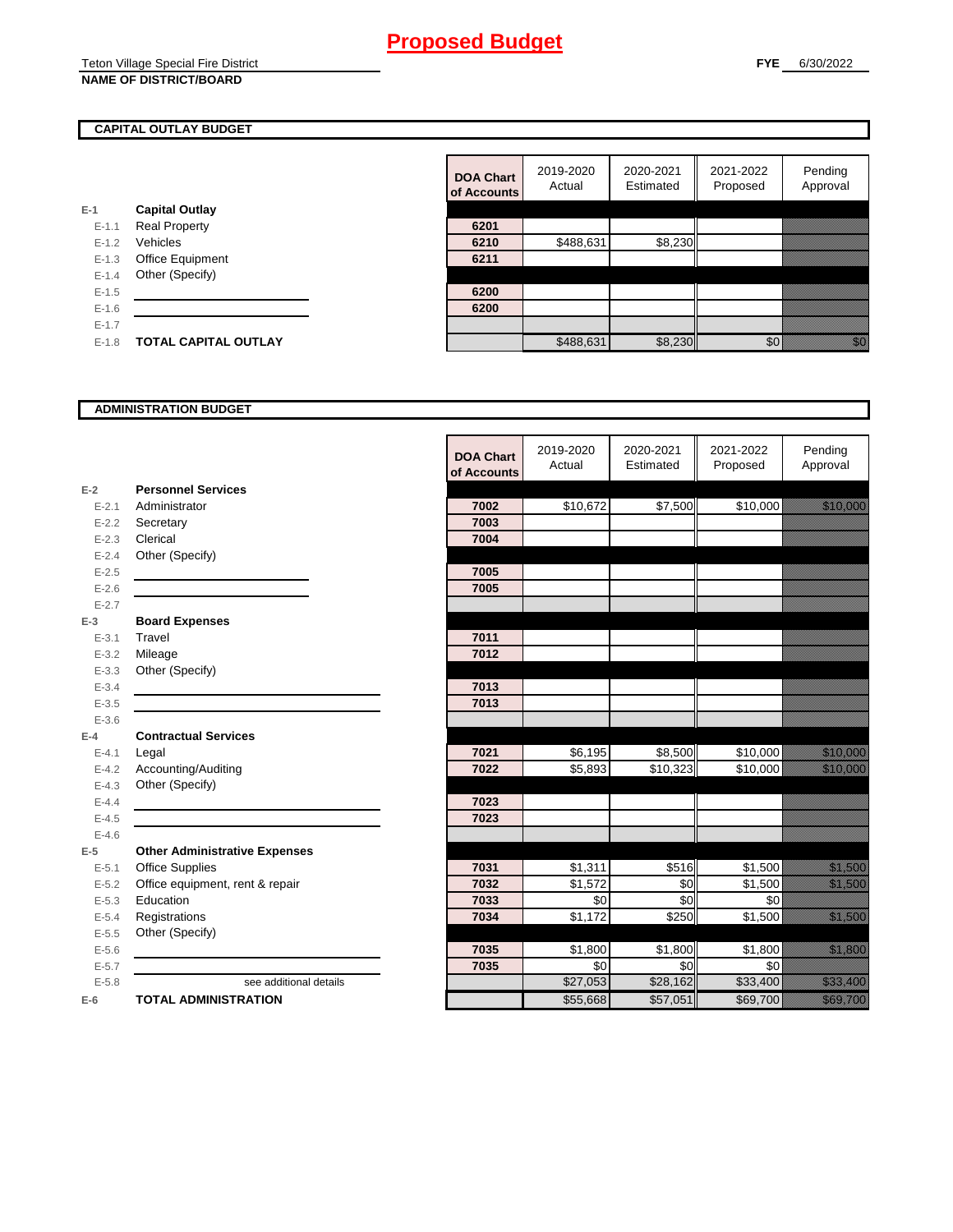## **OPERATIONS BUDGET**

|                        |                                        | <b>DOA Chart</b><br>of Accounts | 2019-2020<br>Actual | 2020-2021<br>Estimated | 2021-2022<br>Proposed | Pending<br>Approval                                                                                                                                                                                                             |
|------------------------|----------------------------------------|---------------------------------|---------------------|------------------------|-----------------------|---------------------------------------------------------------------------------------------------------------------------------------------------------------------------------------------------------------------------------|
| $E-7$                  | <b>Personnel Services</b>              |                                 |                     |                        |                       |                                                                                                                                                                                                                                 |
| $E - 7.1$              | Wages--Operations                      | 7202                            |                     |                        |                       |                                                                                                                                                                                                                                 |
| $E - 7.2$              | <b>Service Contracts</b>               | 7203                            |                     |                        |                       |                                                                                                                                                                                                                                 |
| $E - 7.3$              | Other (Specify)                        |                                 |                     |                        |                       |                                                                                                                                                                                                                                 |
| $E - 7.4$              |                                        | 7204                            |                     |                        |                       |                                                                                                                                                                                                                                 |
| $E - 7.5$              |                                        | 7204                            |                     |                        |                       |                                                                                                                                                                                                                                 |
| $E - 7.6$              |                                        |                                 |                     |                        |                       |                                                                                                                                                                                                                                 |
| $E-8$                  | <b>Travel</b>                          | 7211                            |                     | \$500                  |                       | <u>tik alaman da</u>                                                                                                                                                                                                            |
| $E - 8.1$<br>$E - 8.2$ | Mileage<br>Other (Specify)             |                                 |                     |                        | \$1,500               |                                                                                                                                                                                                                                 |
| $E - 8.3$              |                                        | 7212                            |                     |                        |                       |                                                                                                                                                                                                                                 |
| $E - 8.4$              |                                        | 7212                            |                     |                        |                       |                                                                                                                                                                                                                                 |
| $E - 8.5$              |                                        |                                 |                     |                        |                       |                                                                                                                                                                                                                                 |
| $E-9$                  | <b>Operating supplies (List)</b>       |                                 |                     |                        |                       |                                                                                                                                                                                                                                 |
| $E-9.1$                | Fire hoses/extinguishers               | 7220                            | \$455               | \$3,784                | \$8,000               | <u> Harristo e</u>                                                                                                                                                                                                              |
| $E-9.2$                | <b>Batteries</b>                       | 7220                            | \$1,014             | \$2.000                | \$2.000               | <u> Hillisooria</u>                                                                                                                                                                                                             |
| $E-9.3$                | Bunker gear                            | 7220                            | \$30,261            | \$15,112               | \$7,000               | <u>ti ka maraje</u>                                                                                                                                                                                                             |
| $E - 9.4$              | Small tools                            | 7220                            | \$12,574            | \$24,000               | \$65,000              | <u>eliteratur in den sta</u>                                                                                                                                                                                                    |
| $E - 9.5$              |                                        |                                 | \$183,745           | \$15,712               | \$22,500              | <u> Kalifornia (</u>                                                                                                                                                                                                            |
| $E-10$                 | <b>Program Services (List)</b>         |                                 |                     |                        |                       |                                                                                                                                                                                                                                 |
| $E-10.1$               | Firefighter on call, per call          | 7230                            | \$39,958            | \$39,000               | \$39,000              | a katalunggal dan katalunggal dan katalunggal dan katalunggal dan katalunggal dan katalunggal dan katalunggal<br>Katalunggal dan katalunggal dan katalunggal dan katalunggal dan katalunggal dan katalunggal dan katalunggal da |
| $E-10.2$               | Firefighter stipends, chief            | 7230                            | \$104,299           | \$116,150              | \$128,000             | <u>e di seria di seria di seria di seria di seria di seria di seria di seria di seria di seria di seria di seria</u>                                                                                                            |
| $E-10.3$               | Firefighter training                   | 7230                            | \$10,367            | \$14,000               | \$19,000              | <u> Maria Sant</u>                                                                                                                                                                                                              |
| $E-10.4$               | Fire prevention/burn bldg              | 7230                            | \$1,462             | \$1,000                | \$5,000               | <u> Karlin Sara</u>                                                                                                                                                                                                             |
| $E-10.5$               |                                        |                                 |                     |                        |                       |                                                                                                                                                                                                                                 |
| $E-11$                 | <b>Contractual Arrangements (List)</b> |                                 |                     |                        |                       |                                                                                                                                                                                                                                 |
| $E-11.1$               | Lease - maintenance bay                | 7400                            | \$4,000             | \$11,000               | \$12,000              | <u> Kalifornia (</u>                                                                                                                                                                                                            |
| $E-11.2$               |                                        | 7400                            |                     |                        |                       |                                                                                                                                                                                                                                 |
| $E-11.3$               |                                        | 7400                            |                     |                        |                       |                                                                                                                                                                                                                                 |
| $E-11.4$               |                                        | 7400                            |                     |                        |                       |                                                                                                                                                                                                                                 |
| $E-11.5$               |                                        |                                 |                     |                        |                       |                                                                                                                                                                                                                                 |
| $E-12$                 | <b>Other operations (Specify)</b>      |                                 |                     |                        |                       |                                                                                                                                                                                                                                 |
| $E-12.1$               | Building maint/repair                  | 7450                            | \$7,644             | \$10,500               | \$140,000             | <u>e de la provincia de la provincia de la provincia de la provincia de la provincia de la provincia de la provi</u>                                                                                                            |
| $E-12.2$               | Vehicle maint/gas                      | 7450                            | \$19,890            | $\overline{$}51,400$   | \$22,000              | <u> Karlingan Sa</u>                                                                                                                                                                                                            |
| $E-12.3$               | <b>Equipment testing</b>               | 7450                            | \$3.715             | $\overline{$8,000}$    | \$10,000              | <u> Karl Sara</u>                                                                                                                                                                                                               |
| $E-12.4$               | Utilities                              | 7450                            | \$19,163            | \$21,590               | \$25,250              | <u> Karl Charles (</u>                                                                                                                                                                                                          |
| $E-12.5$               |                                        |                                 |                     |                        |                       |                                                                                                                                                                                                                                 |
| $E-13$                 | <b>TOTAL OPERATIONS</b>                |                                 | \$438,547           | \$333,748              | \$506,250             | <u>e de la componenta</u>                                                                                                                                                                                                       |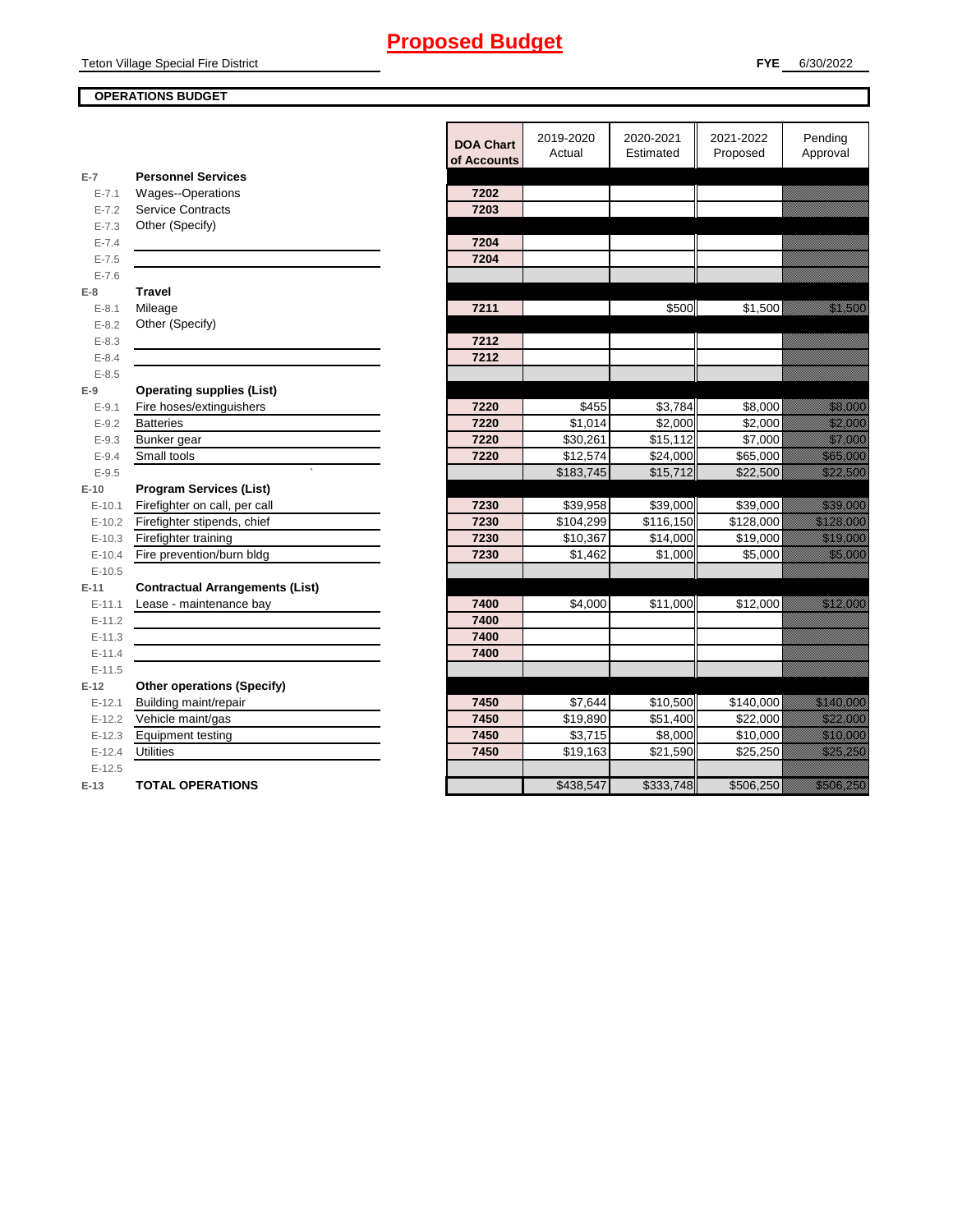Teton Village Special Fire District

## **FYE** 6/30/2022

## **INDIRECT COSTS BUDGET**

|          |                               | <b>DOA Chart</b><br>of Accounts | 2019-2020<br>Actual | 2020-2021<br>Estimated | 2021-2022<br>Proposed | Pending<br>Approval                |
|----------|-------------------------------|---------------------------------|---------------------|------------------------|-----------------------|------------------------------------|
| $E-14$   | Insurance                     |                                 |                     |                        |                       |                                    |
| $E-14.1$ | Liability                     | 7502                            | \$7,817             | \$8,000                | \$9,000               | <u> Hillian Sta</u>                |
| $E-14.2$ | <b>Buildings and vehicles</b> | 7503                            | \$10,096            | \$11,545               | \$14,000              | <u> Hillian Sara</u>               |
| $E-14.3$ | Equipment                     | 7504                            |                     |                        |                       |                                    |
| $E-14.4$ | Other (Specify)               |                                 |                     |                        |                       |                                    |
| $E-14.5$ | <b>Surety Bonds</b>           | 7505                            | \$450               | \$500                  | \$500                 | <u> Hillian Sa</u>                 |
| $E-14.6$ |                               | 7505                            |                     |                        |                       |                                    |
| $E-14.7$ |                               |                                 |                     |                        |                       |                                    |
| $E-15$   | Indirect payroll costs:       |                                 |                     |                        |                       |                                    |
| $E-15.1$ | FICA (Social Security) taxes  | 7511                            | \$0                 | \$0                    | \$0                   |                                    |
| $E-15.2$ | <b>Workers Compensation</b>   | 7512                            | \$2,240             | \$2,000                | \$2,500               | <u> Kalendari S</u>                |
| $E-15.3$ | <b>Unemployment Taxes</b>     | 7513                            | \$0                 | \$0                    | \$0                   |                                    |
| $E-15.4$ | Retirement                    | 7514                            | \$3,090             | \$3,755                | \$4,500               | <u>i sedan pa</u>                  |
| $E-15.5$ | <b>Health Insurance</b>       | 7515                            | \$21,355            | \$25,500               | \$27,000              | <u> Kalifarda (</u>                |
| $E-15.6$ | Other (Specify)               |                                 |                     |                        |                       |                                    |
| $E-15.7$ |                               | 7516                            |                     |                        |                       |                                    |
| $E-15.8$ |                               | 7516                            |                     |                        |                       |                                    |
| $E-15.9$ |                               |                                 |                     |                        |                       |                                    |
|          |                               |                                 |                     |                        |                       |                                    |
| $E-17$   | <b>TOTAL INDIRECT COSTS</b>   |                                 | \$45,048            | \$51,300               | \$57,500              | <u> Karlin Maria San Barat Ing</u> |

## **DEBT SERVICE BUDGET**

| <b>DOA Chart</b><br>of Accounts | 2019-2020<br>Actual | 2020-2021<br>Estimated | 2021-2022<br>Proposed | Pending<br>Approval |
|---------------------------------|---------------------|------------------------|-----------------------|---------------------|
| 6401                            |                     |                        |                       |                     |
| 6410                            |                     |                        |                       |                     |
| 6420                            |                     |                        |                       |                     |
|                                 |                     |                        |                       |                     |

| D-1 |  | <b>Debt Service</b> |
|-----|--|---------------------|
|-----|--|---------------------|

D-1.1 Principal

D-1.2 **Interest** 

D-1.3 **Fees** 

**D-2 TOTAL DEBT SERVICE**